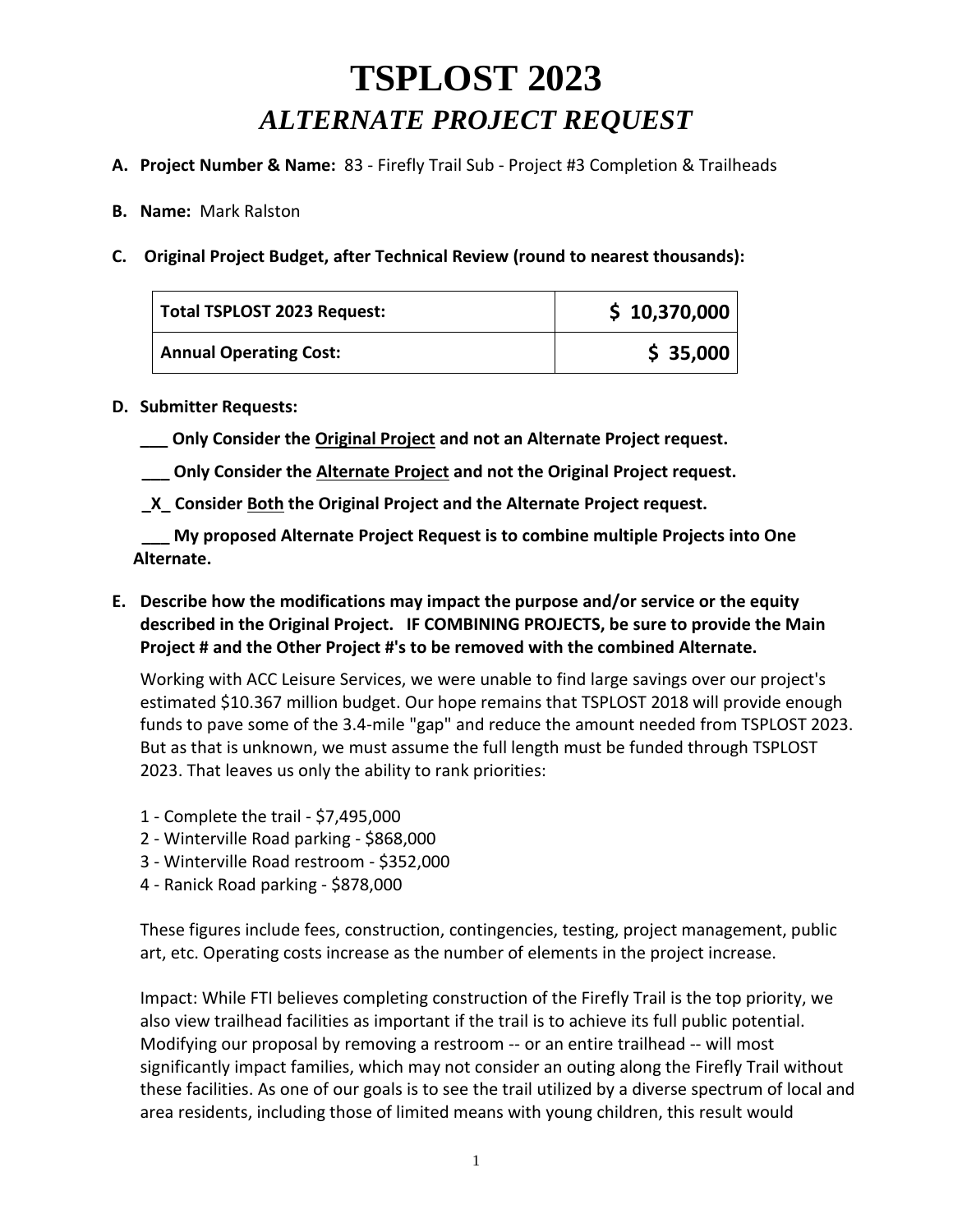# **TSPLOST 2023**  *ALTERNATE PROJECT REQUEST*

negatively impact our proposal's purpose and its ability to meet the Selection Criterion of promoting equitability of capital improvements throughout the community.

As there is no way to present costs for multiple priorities, the project costs requested in the online form reflect only the costs for Priority 1: Completion of the trail. For a full breakdown of other elements, please see the attached Excel sheet. Staff further reduced the Alternate cost (~\$700,000) by removing the cost of Design; which will be borne by the TSPLOST 2018 Project.

#### **F. Alternate Project Budget (round to nearest thousands):**

| Total TSPLOST 2023 Alternate Request: | \$7,495,000 |
|---------------------------------------|-------------|
| <b>Annual Operating Cost:</b>         | Unchanged   |

**G. Alternate Project Costs - Detailed project capital budget costs (to be funded from TSPLOST 2023 only): Eliminating mandatory items such as Art, Contingencies, Project Management, and Program Management are not acceptable methods for reducing the costs. Be sure to include cost for** 

*Provide Budget Costs for each of the identified categories below. Cost estimates should be in current year dollars. Please round up all dollar amounts to the nearest \$1,000.*

| <b>Project Costs (round to thousand)</b>                      | <b>Amount</b> |
|---------------------------------------------------------------|---------------|
| Land Acquisition / ROW / Easement:<br>1.                      |               |
| Design Fees: (Generally 12% of Construction Cost)<br>2.       |               |
| Miscellaneous Fees: (Generally 3% of Construction Cost)<br>3. | 165,000       |
| Construction:<br>4.                                           | 5,499,000     |
| Construction Contingency: Enter 10% of Line 5<br>5.           | 550,000       |
| Acquisition of Capital Equipment:<br>6.                       |               |
| Testing: (Generally 3% of Construction Cost)<br>7.            | 165,000       |
| Project Management: Enter 4% of sum of lines 1-8, 10-12<br>8. | 251,000       |
| Project Contingency: Enter 10% of lines 1 - 9, 10-12<br>9.    | 663,000       |
| 10. Public Art = $1\%$ of line 5                              | 55,000        |
| 11. Other (describe):                                         |               |
| 12. Other (describe):                                         |               |
| <b>Project Subtotal:</b>                                      | 7,348,000     |
| 13. Program Management (2% of Project Subtotal):              | 147,000       |
| Alternate TSPLOST 2023 Project Total:                         | 7,495,000     |

**Attachments:** Attachment 1 - [Trailhead Conceptual Cost Estimate](https://s3.amazonaws.com/files.formstack.com/uploads/4542913/115775416/868193506/115775416_tsplost_2023_trailhead_conceptual_cost_estimate_2021-08-06_fftinc.xlsx)